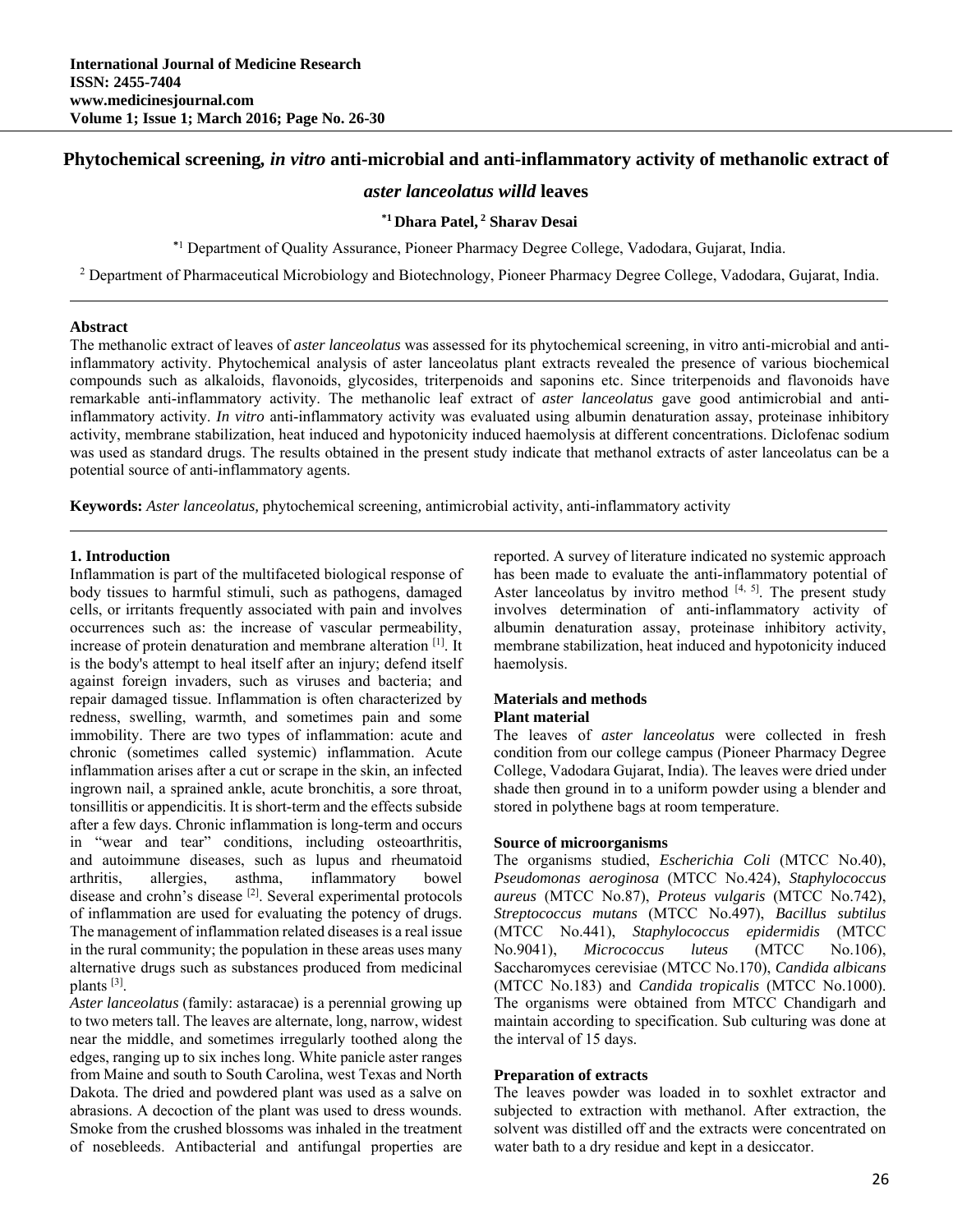#### **Phytochemical analysis** [6]

Phytochemical analysis for qualitative detection of alkaloids, glycosides, reducing sugar flavonoids, tannins and saponins was performed by the extracts.

#### **Determination of Antimicrobial Activity**

The antimicrobial activity of the leaf extracts was determined using agar well diffusion method by following the known procedure. Briefly, Nutrient agar was inoculated with the given microorganisms by spreading the bacterial inoculums on the media. Wells were maded in the agar using the stainless steel borer of 8 mm and filled with 100, 200 and 300 µl of plant extracts. Control wells containing neat solvents (negative control) were also run parallel in the same plate. The plates were incubated at 37°C for 72 hours and the antimicrobial activity was assessed by measuring the diameter of the zone of inhibition.

#### **Anti-Inflammatory (Membrane Stability) Activity Assay HRBC Membrane Stabilization Method** [7-9]

The anti-inflammatory activity of various extracts of leaves of *aster lanceolatus* was assessed by in vitro HRBC membrane stabilization method. Blood was collected from healthy volunteers. The collected blood was mixed with equal volume of Alsever solution (dextrose 2%, sodium citrate 0.8%, citric acid 0.05%, sodium chloride 0.42%, and distilled water 100 mL) and centrifuged with isosaline (0.85 %, Dissolve 8.5 g NaCl in water. Autoclave 15 min at 121°C. Cool to room temperature). To 1mL of HRBC suspension, equal volume of test drug in six different concentrations  $100-600 \mu g/mL$ , was added. All the assay mixtures were incubated at 37°C for 30 minutes and centrifuged. The haemoglobin content in the supernatant solution was estimated by using spectrophotometer at 560 nm. The percentage of haemolysis was calculated then by the formula as given below:

Percent of hemolysis = OD of test/OD of control  $\times$ 100 ........(1)

The percentage of protection can be hence calculated from the equation as given below:

Percent of protection = 100-OD of test/OD of control  $\times$ 100 ...(2)

Here "OD of test" is optical density or the test sample's absorbance and "OD of control" is optical density or absorbance of the negative control. Here, the negative control used was Alsever's solution with blood in it and it contained no diclofenac or methanolic extract of the plant material in it. The absorbance of the negative control was found to be 0.225 (Table 3).

#### **Effect on Protein denaturation [10]**

Test solution consisting of 1ml of different concentrations of extract / standard drug, Diclofenac sodium of different concentration 100-600 g/ml was mixed with 1ml of egg albumin solution (1mM) and incubated at  $27\pm1$  C for 15 minutes. Denaturation was induced by keeping the reaction mixture at 60 °C in a water bath for 10 minutes. After cooling the turbidity was measured spectrophotometrically at 660 nm. The experiment was performed in triplicate.

The percentage inhibition of protein denaturation was calculated as follows:

Percentage inhibition = (Abs Control –Abs Sample) X 100/Abs control

#### **Proteinase inhibitory action [10-11]**

In brief, the reaction mixture (2 ml) was containing 0.06 mg Proteinase, 1 ml 20 mM Tris HCl buffer (pH 7.4) and 1 ml test sample/ standard drug, Diclofenac sodium, of different concentration 100-600 g/ml. The mixture was incubated at 37°C for 5 min and then 1 ml of 0.8% (w/v) casein was added. The mixture was incubated for an additional 20 min. 2 ml of 70% perchloric acid was added to terminate the reaction. Cloudy suspension was centrifuged and the absorbance of the supernatant was read at 210 nm against buffer as blank. The experiment was performed in triplicate. The percentage inhibition of proteinase inhibitory activity was calculated.

Percentage inhibition  $=$  (Abs control  $-A$ bs sample)  $X100/A$ bs control

#### **Heat induced haemolysis [11, 13]**

The reaction mixture (2ml) consisted of 1 ml test sample of different concentrations (100 - 600 μg/ml) and 1 ml of 10% RBCs suspension, instead of test sample only saline was added to the control test tube. Diclofenac sodium was used as a standard drug. All the centrifuge tubes containing reaction mixture were incubated in water bath at 60ºC for 30 min. At the end of the incubation the tubes were cooled under running tap water. The reaction mixture was centrifuged at 3000 rpm for 5 min and the absorbance of the supernatants was taken at 560 nm. The experiment was performed in triplicates for all the test samples.

The percentage inhibition of haemolysis was calculated as follows:

Percentage inhibition  $=$  (Abs control  $-A$ bs sample) X 100/ Abs control

#### **Hypotonicity-induced haemolysis [12]**

Different concentration of extract (100-600μg/ml), reference sample, and control were separately mixed with 1ml of phosphate buffer, 2ml of hyposaline and 0.5ml of HRBC suspension. Diclofenac sodium (100μg/ml) was used as a standard drug. All the assay mixtures were incubated at 370c for 30 minutes and centrifuged at 3000 rpm. The supernatant liquid was decanted and the haemoglobin content was estimated by a spectrophotometer at 560nm. The percentage hemolysis was estimated by assuming the haemolysis produced in the control as 100%.

Percentage protection = 100- (OD sample/OD control) x 100

#### **Results and Discussion**

#### **Qualitative phytochemical analysis**

The present study reveals that plant shows the presence of phytochemical constituents like alkaloids, flavonoids, carbohydrates, glycosides, proteins, saponins, tannins, terpenoids and anthraquinones in solvent extracts as shown in Table 1.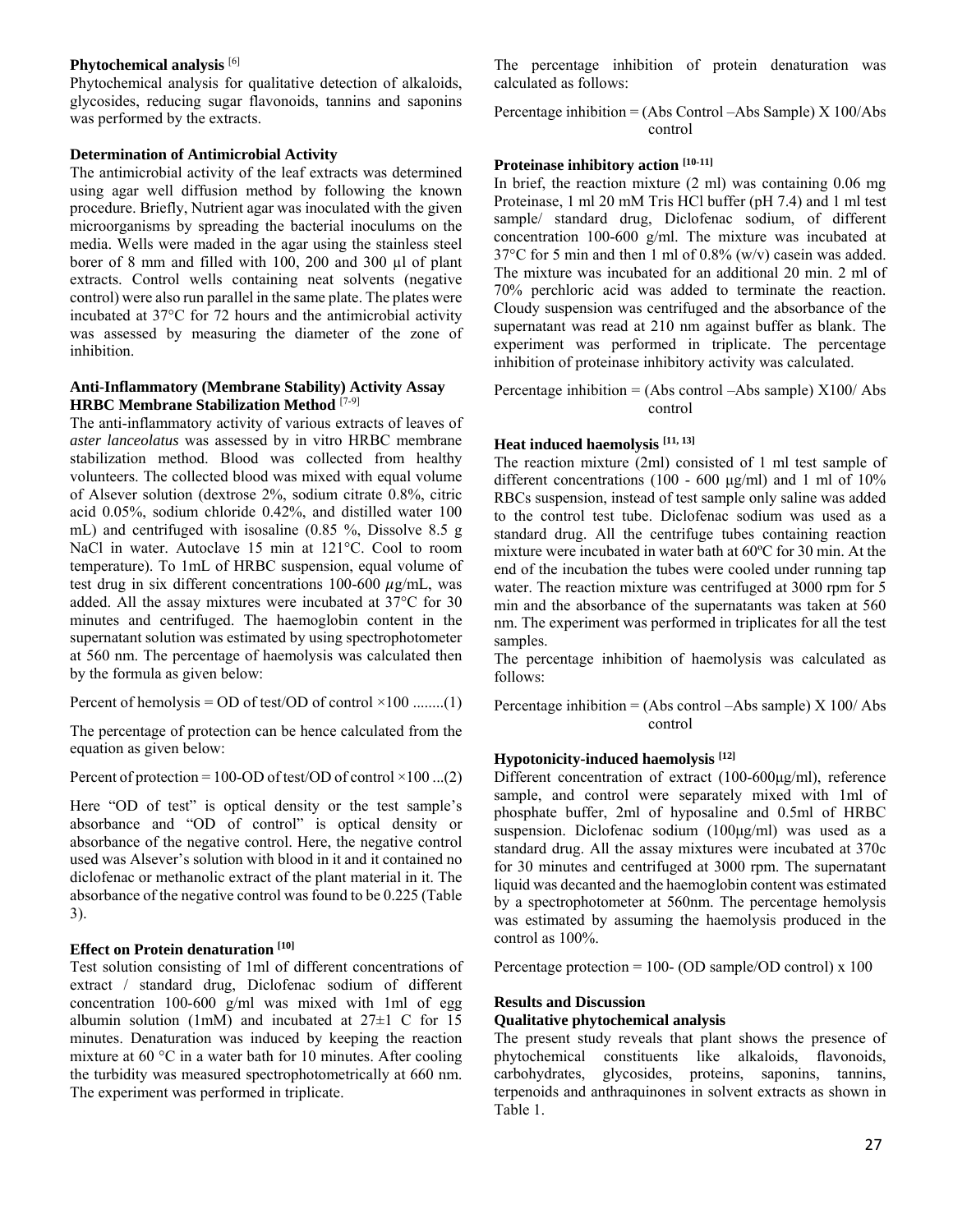**Table 1:** Phytochemical constituent Present in Extracts

| txtract                 | Alkaloid | $\cdot$ $\cdot$<br>$\overline{\phantom{a}}$<br>Flavanoids | Saponin | m<br>Ferprnoid | l'annın | Glycoside | Reducing sugar | Volatile<br>$\bullet$<br>-01 |
|-------------------------|----------|-----------------------------------------------------------|---------|----------------|---------|-----------|----------------|------------------------------|
| . .<br>ethanolic<br>Mei |          |                                                           |         |                |         |           |                |                              |

# **Antimicrobial Activity**

The potential sensitivity of the extract was obtained against all the microorganisms tested and the zone of inhibition was recorded. The results obtained were compared against standard antibiotic kanamycin and amphotericin B (and presented below in the tabulation drawn (Table 2).

|                                     | Zone of Inhibition $\pm$ SD                                                     |                 |                          |                          |  |  |
|-------------------------------------|---------------------------------------------------------------------------------|-----------------|--------------------------|--------------------------|--|--|
| <b>Tested bacteria</b>              | Kanamycin for anti bacterials and<br>Amphotericin B for anti-fungal (30 mcg/ml) | $100$ mcg/ml    | $200$ mcg/ml             | 300 mcg/ml               |  |  |
| E. coli                             | 25 mm $\pm 0.23$                                                                |                 | $12 \text{ mm} \pm 0.11$ | $14$ mm $\pm$ 0.85       |  |  |
| S. aureus                           | $24 \text{ mm} \pm 0.11$                                                        | $12mm \pm 0.05$ | 14 mm $\pm$ 0.24         | $18mm \pm 0.33$          |  |  |
| P. vulgaris                         | $28 \text{ mm} \pm 0.16$                                                        |                 |                          | 15mm <sub>±</sub>        |  |  |
| P. aerouginosa                      | $18 \text{ mm} \pm 0.32$                                                        | $10mm \pm 0.32$ | $12 \text{ mm} \pm 0.41$ | $15$ mm $\pm 0.38$       |  |  |
| B. subtilis                         | $21 \text{ mm} \pm 0.41$                                                        |                 |                          |                          |  |  |
| S. epidermidis                      | 22 mm $\pm$ 0.11                                                                |                 | $10 \text{ mm} \pm 0.72$ | $12 \text{ mm} \pm 0.56$ |  |  |
| M. luteus                           | $16 \text{ mm} \pm 0.56$                                                        |                 |                          | $10 \text{ mm} \pm 0.91$ |  |  |
| S. cerevisiae                       | $20 \text{ mm} \pm 0.48$                                                        |                 | $15 \text{ mm} \pm 0.31$ | $17 \text{ mm} \pm 0.25$ |  |  |
| C. albicans                         | $18 \text{ mm} \pm 0.52$                                                        | $10mm\pm0.23$   | 11 mm $\pm$ 0.45         | $12 \text{ mm} \pm 0.91$ |  |  |
| C. tropicalis                       | $21 \text{ mm} \pm 0.67$                                                        | $13mm+0.87$     | 15 mm $\pm 0.56$         | $17 \text{ mm} \pm 0.33$ |  |  |
| $CD$ , atomological deviation $n=2$ |                                                                                 |                 |                          |                          |  |  |

|  |  | <b>Table 2:</b> Zone of inhibition of extract and standard |
|--|--|------------------------------------------------------------|
|  |  |                                                            |

(SD: standard deviation n=3)

#### **Membrane stabilization**

The HRBC membrane stabilization has been used as a method to study the invitro anti-inflammatory activity because the erythrocyte membrane is analogous to the lysosomal membrane and its stabilization implies that the extract may well stabilize lysosomal membranes. Stabilization of lysosomal is important in limiting the inflammatory response by preventing the release of lysosomal constituents of activated neutrophil, such as bacterial enzymes and proteases, which causes further tissue inflammation and damage upon extra cellular release. The lysosomal enzymes released during inflammation produce a various disorders. The extra cellular activity of these enzymes are said to be related to acute or chronic inflammation. The nonsteroidal drugs act either by inhibiting these lysosomal enzymes or by stabilizing the lysosomal membrane.

**Table 3:** Data representing absorbance and % prevention of lysis

| <b>Concentration</b><br>(mcg/ml) | Absorbance | <b>Prevention of lysis</b><br>$(\%)$ |
|----------------------------------|------------|--------------------------------------|
| 100                              | 0.183      | 18.66                                |
| 200                              | 0.175      | 22.22                                |
| 300                              | 0.165      | 26.66                                |
| 400                              | 0.155      | 31.11                                |
| 500                              | 0.144      | 36.00                                |
| 600                              | 0.136      | 39.33                                |
| Diclofenac                       | 0.123      | 45.33                                |
| Negative                         | 0.225      | 00                                   |

#### **Inhibition of protein denaturation**

Protein denaturation is a process in which proteins lose their tertiary structure and secondary structure by application of external stress or compound, such as strong acid or base, a concentrated inorganic salt, an organic solvent or heat. Most biological proteins lose their biological function when denatured. Denaturation of proteins is a well-documented cause

of inflammation. As part of the investigation on the mechanism of the anti-inflammation activity, ability of plant extract to inhibit protein denaturation was studied. It was effective in inhibiting heat induced albumin denaturation. Maximum inhibition of 64.70 % was observed at 600 μg/ml. Diclofenac sodium, a standard antiinflammation drug showed the maximum inhibition 61.76 % at the concentration of 100 μg/ml compared with control (Table 4).

**Table 4:** Effect of extract on protein denaturation

| <b>Groups</b>        | <b>Concentration</b><br>(mcg/ml) | Absorbance<br>at 660 nm $\pm$<br><b>SD</b> | % Inhibition<br>of protein<br>denaturation |
|----------------------|----------------------------------|--------------------------------------------|--------------------------------------------|
| Control              |                                  | $0.34 \pm 0.05$                            |                                            |
| Extract              | 100                              | $0.24 \pm 0.02$                            | 29.41                                      |
| Extract              | 200                              | $0.22 \pm 0.02$                            | 34.00                                      |
| Extract              | 300                              | $0.19 \pm 0.03$                            | 44.11                                      |
| Extract              | 400                              | $0.16 \pm 0.06$                            | 52.94                                      |
| Extract              | 500                              | $0.13 \pm 0.09$                            | 61.76                                      |
| Extract              | 600                              | $0.12 \pm 0.12$                            | 64.70                                      |
| Diclofenac<br>sodium | 100                              | $0.13 \pm 0.02$                            | 61.76                                      |

(SD: standard deviation n=3)

# **Proteinase Inhibitory Action**

Neutrophils are known to be a rich source of serine proteinase and are localized at lysosomes. It was previously reported that leukocytes proteinase play an important role in the development of tissue damage during inflammatory reactions and significant level of protection was provided by proteinase inhibitors. Extract exhibited significant antiproteinase activity at different concentrations as shown in Table 5. It showed maximum inhibition of 60.60% at 600 μg/ml. Diclofenac sodium showed the maximum inhibition 66.66 % at 100μg/ml.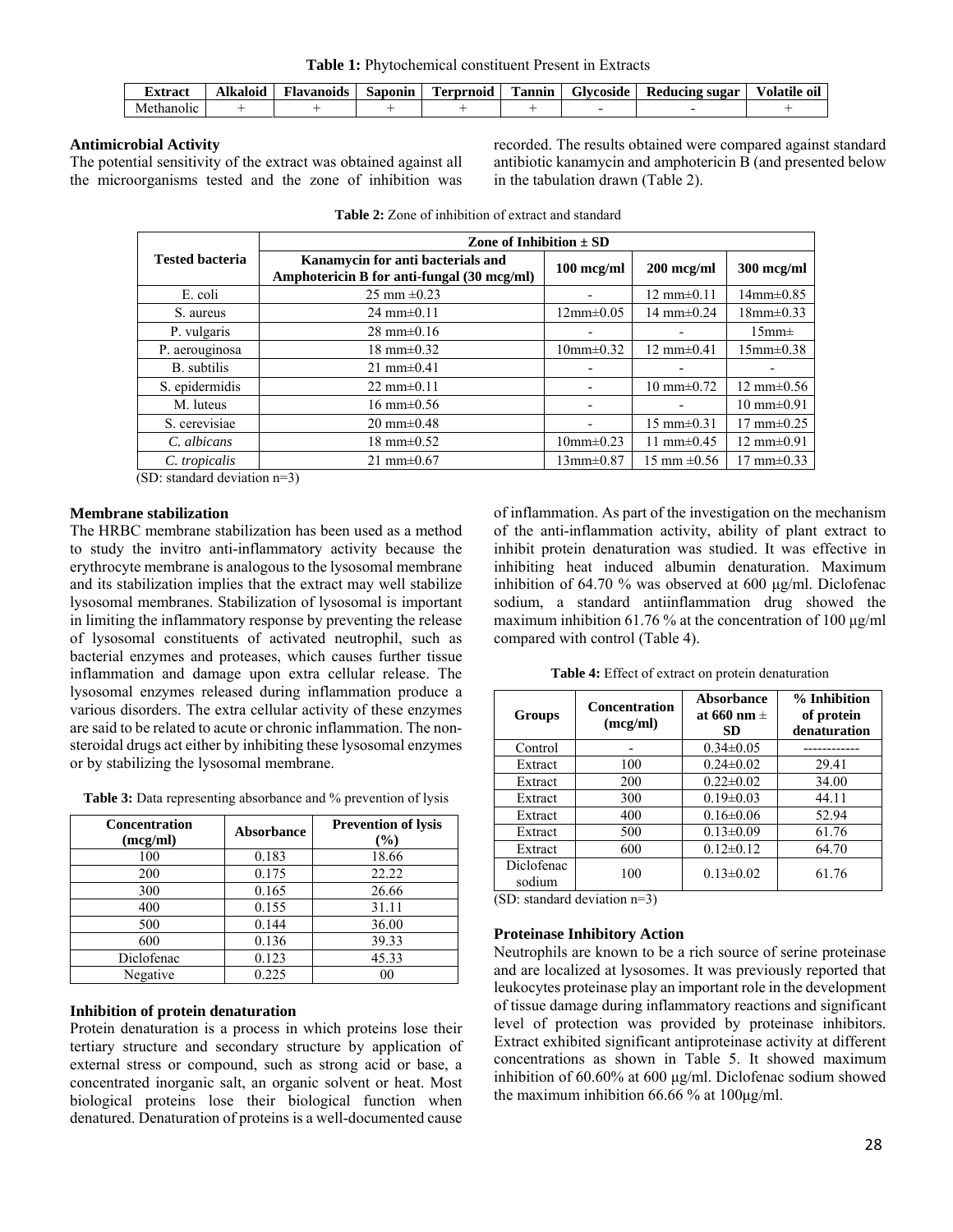**Table 5:** Effect of extract on proteinase inhibitory activity

| <b>Groups</b>        | <b>Concentration</b><br>(mcg/ml) | Absorbance<br>at 660 nm $\pm$<br>SD | % Inhibition<br>of protein<br>denaturation |
|----------------------|----------------------------------|-------------------------------------|--------------------------------------------|
| Control              |                                  | $0.33 \pm 0.16$                     |                                            |
| Extract              | 100                              | $0.28 \pm 0.02$                     | 15.15                                      |
| Extract              | 200                              | $0.25 \pm 0.03$                     | 24.24                                      |
| Extract              | 300                              | $0.21 \pm 0.06$                     | 36.36                                      |
| Extract              | 400                              | $0.19 \pm 0.01$                     | 42.42                                      |
| Extract              | 500                              | $0.17 \pm 0.02$                     | 48.48                                      |
| Extract              | 600                              | $0.13 \pm 0.05$                     | 60.60                                      |
| Diclofenac<br>sodium | 100                              | $0.11 \pm 0.02$                     | 66.66                                      |

(SD: standard deviation n=3)

# **Heat Induced Haemolysis**

The extract was effective in inhibiting the heat induced haemolysis at different concentrations. The results showed that extract at concentration 500 and 600μg/ml protect the erythrocyte membrane against lysis induced by heat (Table 6). Diclofenac sodium 100μg/ml offered a protection against damaging effect of heat solution.

| <b>Groups</b>        | <b>Concentration</b><br>(mcg/ml) | Absorbance<br>at 660 nm $\pm$<br>SD | % Inhibition<br>of protein<br>denaturation |
|----------------------|----------------------------------|-------------------------------------|--------------------------------------------|
| Control              |                                  | $0.32 \pm 0.05$                     |                                            |
| Extract              | 100                              | $0.28 \pm 0.03$                     | 12.5                                       |
| Extract              | 200                              | $0.26 \pm 0.01$                     | 18.75                                      |
| Extract              | 300                              | $0.21 \pm 0.08$                     | 34.37                                      |
| Extract              | 400                              | $0.19 \pm 0.05$                     | 40.06                                      |
| Extract              | 500                              | $0.16 \pm 0.04$                     | 50                                         |
| Extract              | 600                              | $0.12 \pm 0.03$                     | 62.5                                       |
| Diclofenac<br>sodium | 100                              | $0.10 \pm 0.05$                     | 68.75                                      |

**Table 6:** Effect of extract on heat induced haemolysis of erythrocyte

(SD: standard deviation n=3)

# **Hypotonicity Induced Haemolysis**

The results showed that EAME at concentration range of 100- 600 μg/ml protect the erythrocyte membrane against lysis induced by hypotonic solution (Table7). Diclofenac sodium (100μg/ml) offered a protection against the damaging effect of hypotonic solution. At the concentration of 600 μg/ml, EAME showed maximum of 64.51% protection, whereas, Diclofenac sodium (100μg/ml) showed 74.19% inhibition of RBC haemolysis when compared with control.

**Table 7:** Effect of extract on hypotonicity induced haemolysis of erythrocyte

| <b>Groups</b>        | <b>Concentration</b><br>(mcg/ml) | Absorbance<br>at 660 nm $\pm$<br>SD | % Inhibition<br>of protein<br>denaturation |
|----------------------|----------------------------------|-------------------------------------|--------------------------------------------|
| Control              |                                  | $0.31 \pm 0.02$                     |                                            |
| Extract              | 100                              | $0.27 \pm 0.08$                     | 12.90                                      |
| Extract              | 200                              | $0.24 \pm 0.06$                     | 22.58                                      |
| Extract              | 300                              | $0.19 \pm 0.08$                     | 38.70                                      |
| Extract              | 400                              | $0.16 \pm 0.07$                     | 48.38                                      |
| Extract              | 500                              | $0.13 \pm 0.1$                      | 58.06                                      |
| Extract              | 600                              | $0.11 \pm 0.05$                     | 64.51                                      |
| Diclofenac<br>sodium | 100                              | $0.08 \pm 0.08$                     | 74.19                                      |

(SD: standard deviation n=3)

### **Conclusions**

In the present study, results indicate that the methanol extracts of *aster lanceolatus* possess anti-inflammatory properties. These activities may be due to the strong occurrence of polyphenolic compounds such as alkaloids, flavonoids, tannins, steroids, and phenols, The extract fractions serve as free radical inhibitors or scavenger or acting possibly as primary oxidants and inhibited the heat induced albumin denaturation, proteinase activity and stabilized the red blood cells membrane. This study gives on idea that the compound of the plant *aster lanceolatus* can be used as lead compound for designing a potent antiinflammatory drug which can be used for treatment of various diseases such as cancer, neurological disorder, aging and inflammation.

# **Acknowledgement**

The authors are thankful to the Principal and Management of Pioneer Pharmacy Degree College, Vadodara for their constant help and support in conducting this work to full satisfaction.

# **References**

- 1. Gerard Tortora J, Sandra Reynolds, eds. Principles of Anatomy and Physiology. Harper Collins College Publishers 1993; 7:695.
- 2. Inflammation: Causes, symptoms and anti-inflammatory diet, www.live science.com, 30<sup>th</sup> September, 2015.
- 3. Leelaprakash G. Invitro Anti-Inflammatory activity of Methanol extract of Enicostemma Axillare, Int. J Drug Dev. & Res., July-Sept. 2011; 3(3):189-196.
- 4. Dias JFG, Virtuoso S, Davet A, Cunico MM, Miguel MD, Miguel OG *et al*. Antibacterial and antifungal activity of ethanolics extracts from Aster lanceolatus Willd, Asteraceae. Brazilian Journal of Pharmacognosy. 2006; 16(1):83-87.
- 5. Aster Lanceolatus. http:// plants.USFDA.GOV
- 6. Khandelwal KR, Pratical Pharmacognosy, Nirali prakashan, 12<sup>th</sup> edition, 25.1-25.6
- 7. Sakat S, Juvekar AR, Gambhire MN. In vitro antioxidant and anti-inflammatory activity of methanol extract of Oxalis corniculata Linn. International Journal of Pharma and Pharmacological Sciences. 2010; 2(1):146-155.
- 8. Sadique J, Al-Rqobahs WA, Bughaith, EIGindi Ar. The bioactivity of certain medicinal plants on the stabilization of RBS membrane system. Fitoterapia 1989; 60:525-532.
- 9. Gandhidasan R, Thamaraichelvan A, Baburaj S. Antiinflammatory action of Lannea coromandelica by HRBC membrane stabilization. Fitoterapia 1991; Voll LXII(1):81-83.
- 10. Shenoy S, Shwetha K, Prabhu K, Maradi R, Bairy KL, Shanbhag T. Evaluation of anti-inflammatory activity of Tephrosia purpurea in rats. Asian Pacific Journal of Tropical Medicine 2010; 3(3):193-5.
- 11. Mizushima Y, Kobayashi M. Interaction of antiinflammatory drugs with serum preoteins, especially with some biologically active proteins. Journal of Pharmacy and Pharmacology. 1968; 20:169-173.
- 12. Oyedepo OO, Femurewa AJ. Anti-protease and membrane stabilizing activities of extracts of Fagra zanthoxiloides,